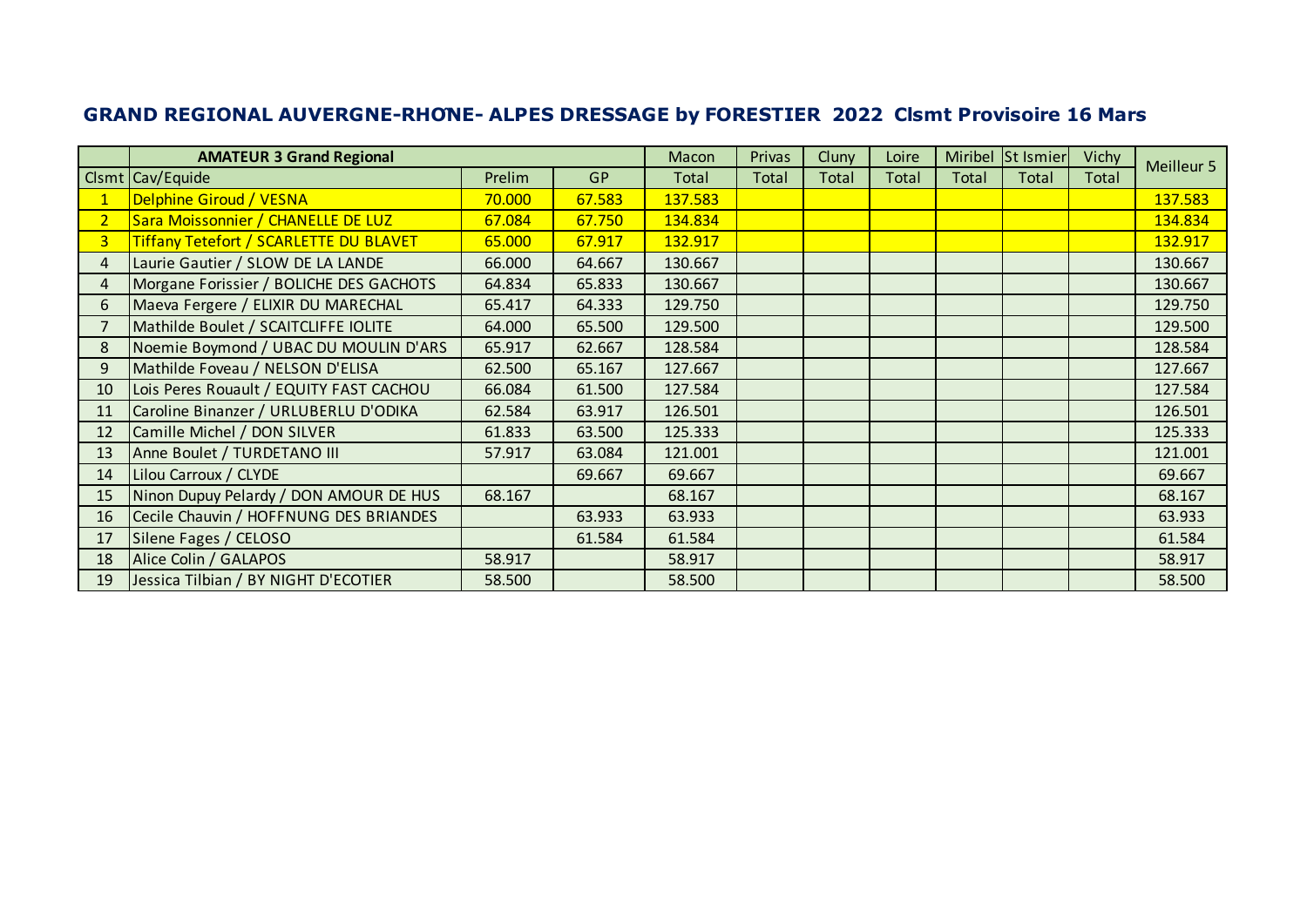|                | <b>AMATEUR 2 Grand Regional</b>         |        |        | Macon   | Privas | Cluny | Loire |       | Miribel St Ismier | Vichy | Meilleur 5 |
|----------------|-----------------------------------------|--------|--------|---------|--------|-------|-------|-------|-------------------|-------|------------|
|                | Clsmt Cav/Equide                        | Prelim | GP     | Total   | Total  | Total | Total | Total | Total             | Total |            |
| $\mathbf{1}$   | Magali Holtzer / FEE DU PAYROL          | 68.500 | 70.083 | 138.583 |        |       |       |       |                   |       | 138.583    |
| $\overline{2}$ | <b>Eric Cano / FIORETTO DELUXE M</b>    | 67.834 | 68.500 | 136.334 |        |       |       |       |                   |       | 136.334    |
| $\overline{3}$ | <b>Isaline Brunier / QUALITY QUEEN</b>  | 66.333 | 65.917 | 132.250 |        |       |       |       |                   |       | 132.250    |
| 4              | Audrey Schanen / DELEITOSO VIII         | 63.750 | 66.500 | 130.250 |        |       |       |       |                   |       | 130.250    |
| 5              | Oceane Saint Jean / CICERO D'ARX        | 66.917 | 62.750 | 129.667 |        |       |       |       |                   |       | 129.667    |
| 6              | Pascale Leclercq / FIRST CLASS DU HANS  | 66.500 | 62.583 | 129.083 |        |       |       |       |                   |       | 129.083    |
| 7              | Anna Galland / KISS ME                  | 66.834 | 61.765 | 128.599 |        |       |       |       |                   |       | 128.599    |
| 8              | Arthur Sandre / FER APOLO               | 63.917 | 64.250 | 128.167 |        |       |       |       |                   |       | 128.167    |
| 9              | Julie Potelle / DOLCE BELLE ERRANCE     | 61.000 | 61.167 | 122.167 |        |       |       |       |                   |       | 122.167    |
| 10             | Odile Ribiere / FELINE J B              | 60.334 | 61.500 | 121.834 |        |       |       |       |                   |       | 121.834    |
| 11             | Maud Auburtin / CASSI DU LOUP           | 62.500 | 57.167 | 119.667 |        |       |       |       |                   |       | 119.667    |
| 12             | Helea Grael / ESTIO                     | 61.500 | 55.500 | 117.000 |        |       |       |       |                   |       | 117.000    |
| 13             | Elvie Laure Bergeron / DANCE D'ARX      | 72.250 |        | 72.250  |        |       |       |       |                   |       | 72.250     |
| 14             | Corinne Four Airoldi / SAN MIA          | 68.334 |        | 68.334  |        |       |       |       |                   |       | 68.334     |
| 15             | Anna Galland / ILONKA M                 | 67.167 |        | 67.167  |        |       |       |       |                   |       | 67.167     |
| 16             | Marie Foucrier / EBANISTO ER            | 66.834 |        | 66.834  |        |       |       |       |                   |       | 66.834     |
| 17             | Lauriane Bollard / LORDLY BELLECOUR     |        | 66.417 | 66.417  |        |       |       |       |                   |       | 66.417     |
| 18             | Daphne Bigan / CROWN CHEESECAKE         | 66.000 |        | 66.000  |        |       |       |       |                   |       | 66.000     |
| 19             | Marine Legras / UMOUR DE PONDOLE        | 65.083 |        | 65.083  |        |       |       |       |                   |       | 65.083     |
| 20             | Karine Bertrand / TIJUMPER              | 63.834 |        | 63.834  |        |       |       |       |                   |       | 63.834     |
| 21             | Anne Clavel / FAQUIR                    | 62.917 | 0.000  | 62.917  |        |       |       |       |                   |       | 62.917     |
| 22             | Marie Mas / LIPTON DE MASSA             | 62.417 |        | 62.417  |        |       |       |       |                   |       | 62.417     |
| 23             | Manola Cotton / RICCIOLA DE LA GENTIANE | 60.834 |        | 60.834  |        |       |       |       |                   |       | 60.834     |
| 24             | Maud Minot Haldimann / TIJUMPER         |        | 60.167 | 60.167  |        |       |       |       |                   |       | 60.167     |
| 25             | Silene Fages / CELOSO                   | 59.417 |        | 59.417  |        |       |       |       |                   |       | 59.417     |
| 26             | Aurore Keller / HOUSTON                 |        | 56.667 | 56.667  |        |       |       |       |                   |       | 56.667     |
| 27             | Camille Perret / QUARTZ DE GRICOU       |        | 55.583 | 55.583  |        |       |       |       |                   |       | 55.583     |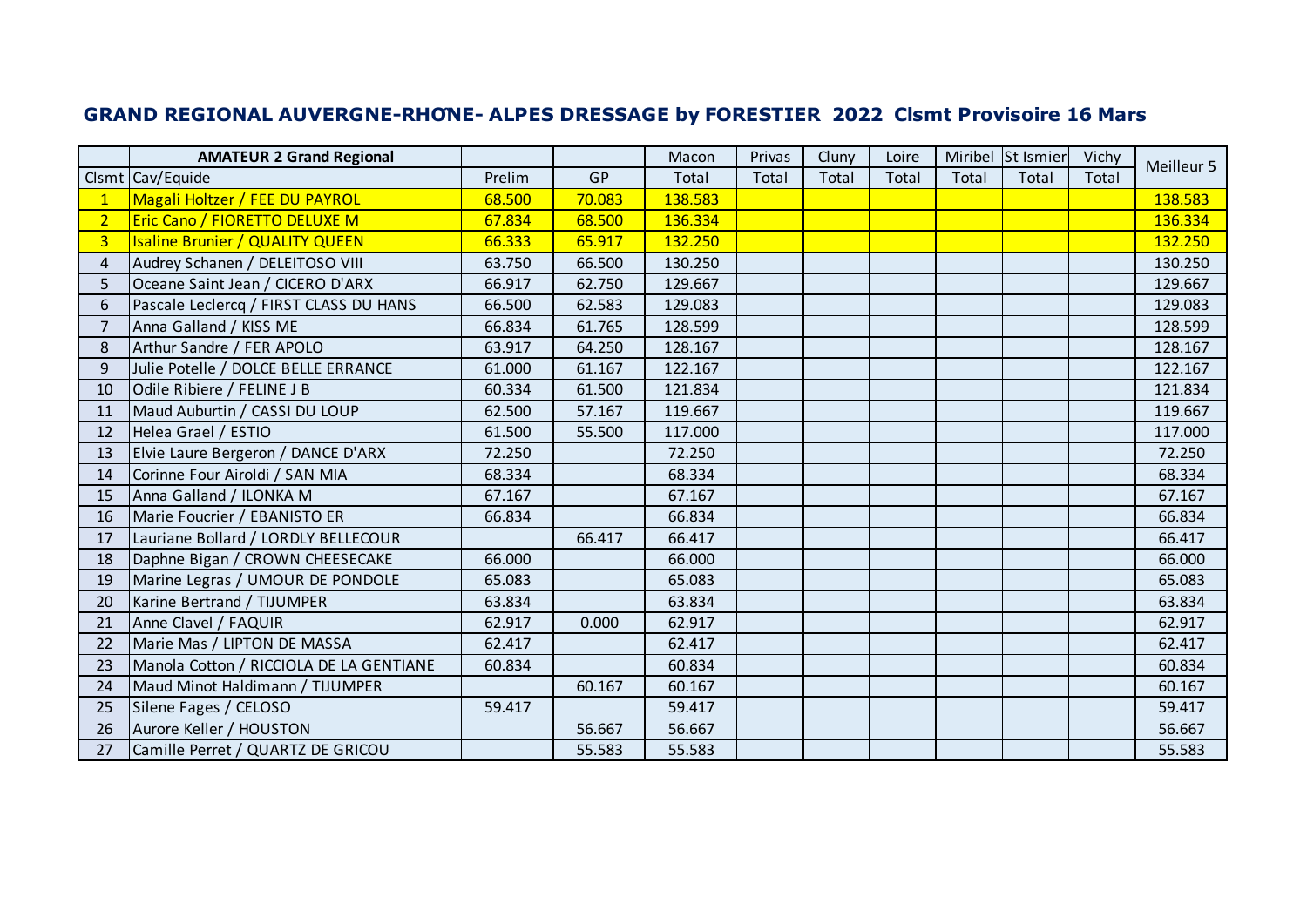|                | <b>AMATEUR 1 Grand Regional</b>         |        |           | Macon   | <b>Privas</b> | Cluny        | Loire        |              | Miribel St Ismier | <b>Vichy</b> | <b>Meilleur 5</b> |
|----------------|-----------------------------------------|--------|-----------|---------|---------------|--------------|--------------|--------------|-------------------|--------------|-------------------|
|                | Clsmt Cav/Equide                        | Prelim | <b>GP</b> | Total   | <b>Total</b>  | <b>Total</b> | <b>Total</b> | <b>Total</b> | <b>Total</b>      | Total        |                   |
| $\mathbf{1}$   | Anna Dupuy Pelardy / HILARIO SAINT H    | 71.036 | 70.483    | 141.519 |               |              |              |              |                   |              | 141.519           |
| $\overline{2}$ | Aurelie Prigent / QALAAK DES BRUYERE    | 68.649 | 67.369    | 136.018 |               |              |              |              |                   |              | 136.018           |
| 3 <sup>1</sup> | Lucie Planchet / QUINCY JONES DU SOLEIL | 70.360 | 63.290    | 133.650 |               |              |              |              |                   |              | 133.650           |
| 4              | Stella Briand / FANTASTIQUE 16          | 66.937 | 65.623    | 132.560 |               |              |              |              |                   |              | 132.560           |
| 5              | Elisabeth Virgilio / LONDON HARRY       | 66.036 | 64.868    | 130.904 |               |              |              |              |                   |              | 130.904           |
| 6              | Elisabeth Virgilio / DARK DIAMOND 79    | 64.054 | 66.272    | 130.326 |               |              |              |              |                   |              | 130.326           |
| 7              | <b>Emeline Schevingt / EXTASY</b>       | 65.405 | 61.675    | 127.080 |               |              |              |              |                   |              | 127.080           |
| 8              | <b>Blanche Brailly / DUBAI</b>          | 63.604 | 61.412    | 125.016 |               |              |              |              |                   |              | 125.016           |
| 9              | Maud Gruffaz / ANDROSACE                | 61.892 | 59.167    | 121.059 |               |              |              |              |                   |              | 121.059           |
| 10             | Layla Schmid / DUJARDIN D'ARX           |        | 72.456    | 72.456  |               |              |              |              |                   |              | 72.456            |
| 11             | Layla Schmid / FREEK D'ARX              |        | 70.834    | 70.834  |               |              |              |              |                   |              | 70.834            |
| 12             | Louisa Mock / CESAR DE MASSA            | 64.316 |           | 64.316  |               |              |              |              |                   |              | 64.316            |
| 13             | Sarah Planchet / DOYLE DES BLANCS       | 0.000  | 63.509    | 63.509  |               |              |              |              |                   |              | 63.509            |
| 14             | <b>Emmanuel Minot / J'FLORITANO</b>     | 60.405 |           | 60.405  |               |              |              |              |                   |              | 60.405            |
| 15             | Anne Sabine Cousin / ULRIC DU FRUITIER  | 60.180 |           | 60.180  |               |              |              |              |                   |              | 60.180            |
| 16             | Charlotte Coquerelle / GAGA STH         | 58.964 | 0.000     | 58.964  |               |              |              |              |                   |              | 58.964            |
| 17             | <b>Emmanuel Minot / O'FREUDE</b>        | 58.946 |           | 58.946  |               |              |              |              |                   |              | 58.946            |
| 18             | Jean Baptiste Vayssier / LILLY FEE      | 58.874 |           | 58.874  |               |              |              |              |                   |              | 58.874            |
| 19             | Amandine Brunel / BDREAM DES PALUDS     |        | 58.333    | 58.333  |               |              |              |              |                   |              | 58.333            |
| 20             | Chloe Rodary / DIVINE BROWN             | 55.270 | 0.000     | 55.270  |               |              |              |              |                   |              | 55.270            |
| 21             | Vanessa Lafosse / CADENCE DE LA MURE    | 54.865 | 0.000     | 54.865  |               |              |              |              |                   |              | 54.865            |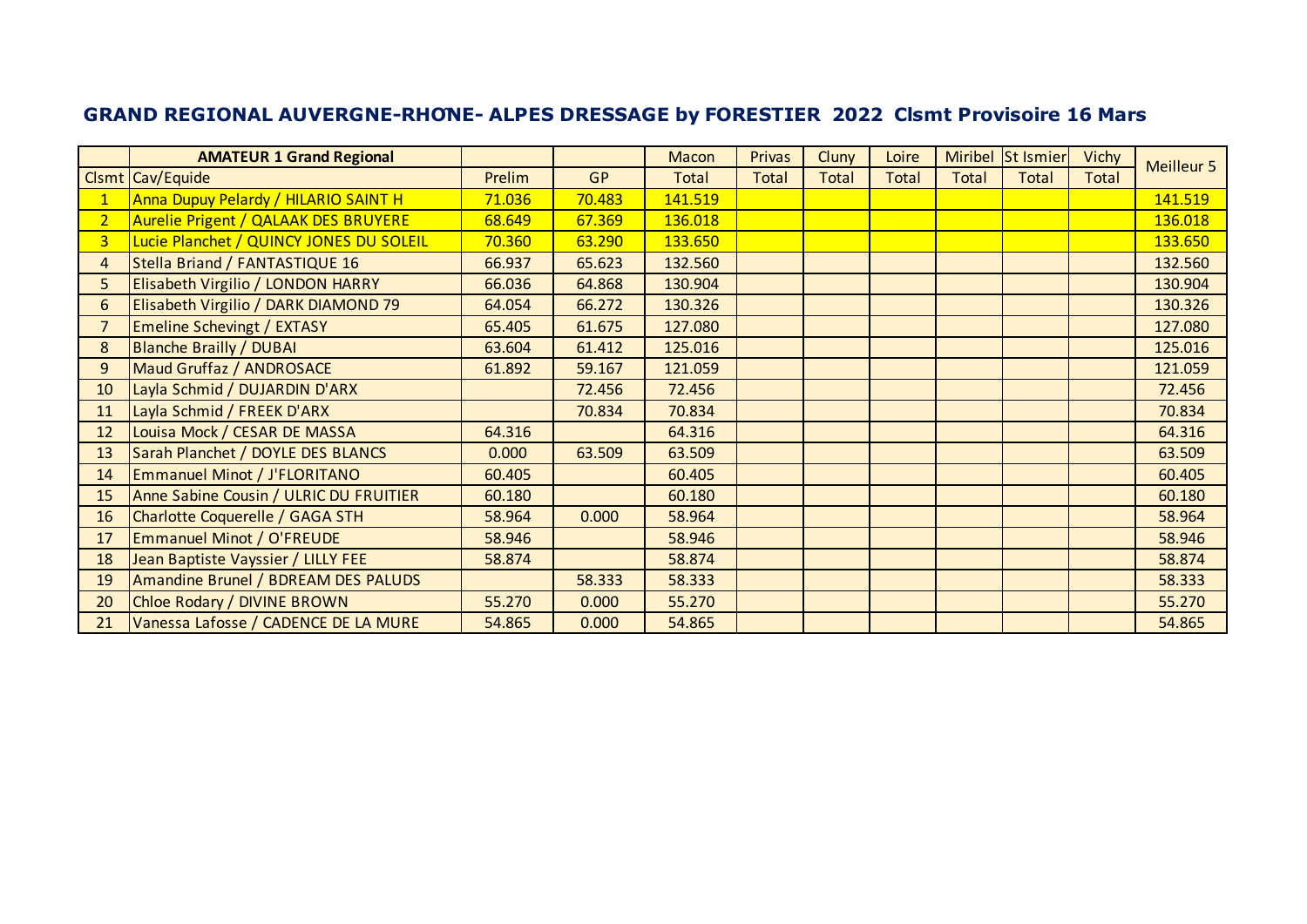| <b>AMATEUR ELITE Grand Regional</b>          |        |        | Macon   | Privas | Cluny | Loire |       | Miribel St Ismier | Vichy | Meilleur 5 |
|----------------------------------------------|--------|--------|---------|--------|-------|-------|-------|-------------------|-------|------------|
| Clsmt Cav/Equide                             | Prelim | GP     | Total   | Total  | Total | Total | Total | Total             | Total |            |
| Tristan Le Minoux / QUANTUM III              | 65.343 | 61.961 | 127.304 |        |       |       |       |                   |       | 127.304    |
| Hugo Salvador / FUEGO 123                    | 60.784 | 64.216 | 125.000 |        |       |       |       |                   |       | 125.000    |
| <b>Xavier Mouilleseaux / DJOEY CAMERON Z</b> | 62.059 | 61.078 | 123.137 |        |       |       |       |                   |       | 123.137    |
| Thibaut Montard / CAMPO DU BALMAS            | 60.490 | 60.834 | 121.324 |        |       |       |       |                   |       | 121.324    |
| Arthur Sandre / HOESCO                       | 62.304 |        | 62.304  |        |       |       |       |                   |       | 62.304     |
| Tessa Berkley / BERDIEN SOLLENBURG           |        | 62.304 | 62.304  |        |       |       |       |                   |       | 62.304     |
| Lorna Armstrong / WOLARE                     | 57.598 |        | 57.598  |        |       |       |       |                   |       | 57.598     |

| <b>PRO3 Grand Regional</b>           |        |           | Macon   | Privas | Cluny | Loire |       | Miribel St Ismier | Vichy | Meilleur 5 |
|--------------------------------------|--------|-----------|---------|--------|-------|-------|-------|-------------------|-------|------------|
| Clsmt Cav/Equide                     | Prelim | <b>GP</b> | Total   | Total  | Total | Total | Total | Total             | Total |            |
| Clement Robert / FIFTYMAGIC DU MAGAY | 68.452 | 66.952    | 135.404 |        |       |       |       |                   |       | 135.404    |
| <b>Flore Valarin / FURSTINA</b>      | 67.738 | 67.238    | 134.976 |        |       |       |       |                   |       | 134.976    |
| Nicolas Cogotzi / JALISCO DE BLANDIN | 66.726 | 67.905    | 134.631 |        |       |       |       |                   |       | 134.631    |
| Virginia Lundin / VAN HOLLI          |        | 66.476    | 66.476  |        |       |       |       |                   |       | 66.476     |
| Clement Robert / ESTIMADO PY         | 65.238 |           | 65.238  |        |       |       |       |                   |       | 65.238     |
| Julie Hazan / TORONTO SAINT AMOUR    | 57.262 | 0.000     | 57.262  |        |       |       |       |                   |       | 57.262     |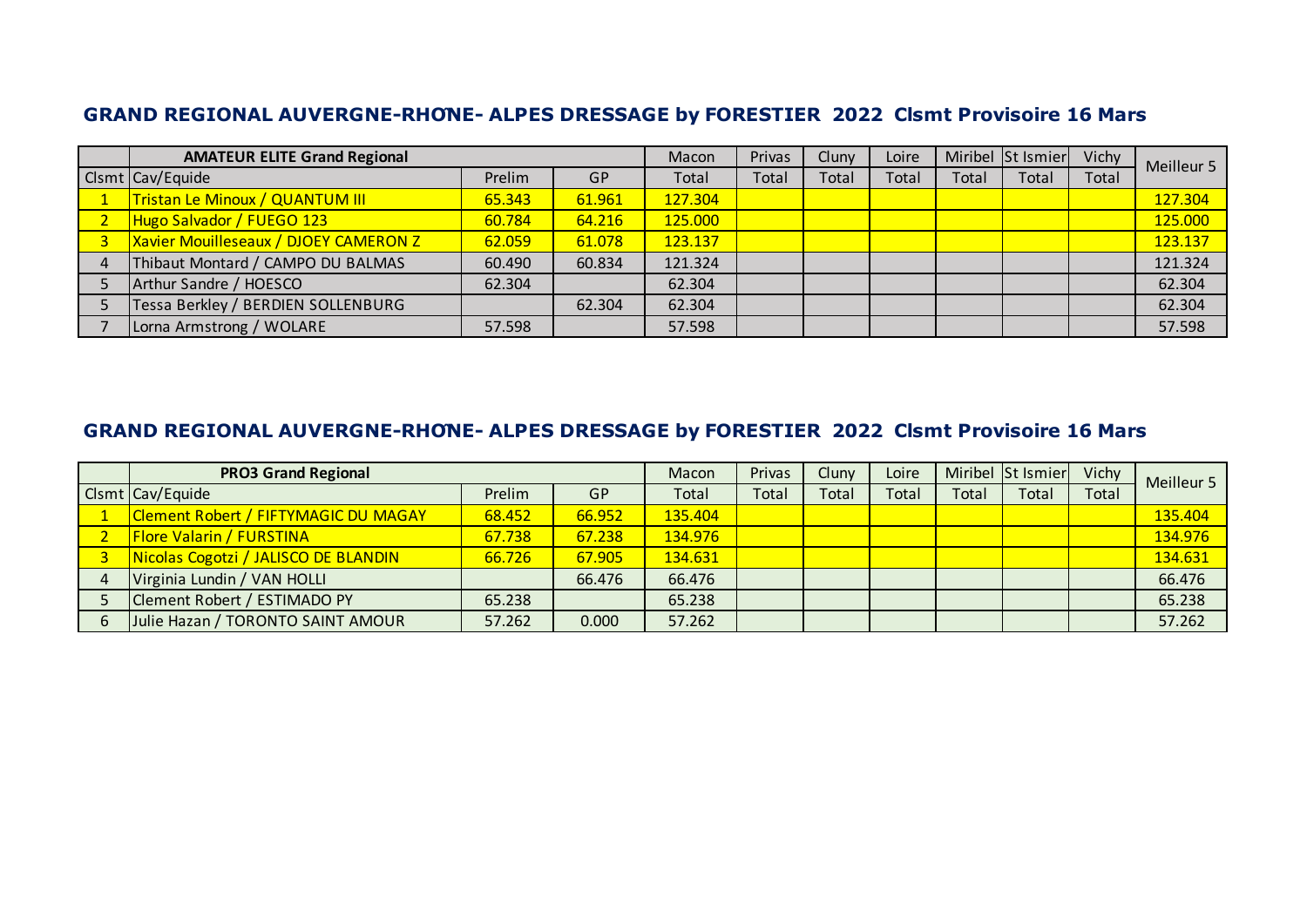|    | <b>PRO2 Grand Regional</b>             |        |        | Macon   | Privas | Cluny | Loire |       | Miribel St Ismier | Vichy | Meilleur 5 |
|----|----------------------------------------|--------|--------|---------|--------|-------|-------|-------|-------------------|-------|------------|
|    | Clsmt Cav/Equide                       | Prelim | GP     | Total   | Total  | Total | Total | Total | Total             | Total |            |
|    | Marine Valot / BALTUS FLEURVILLE       | 69.657 | 69.706 | 139.363 |        |       |       |       |                   |       | 139.363    |
|    | <b>Eva Pagnotta / DALADY</b>           | 66.618 | 67.892 | 134.510 |        |       |       |       |                   |       | 134.510    |
|    | Sandie Le Bouvier / RICHARD            | 65.588 | 64.265 | 129.853 |        |       |       |       |                   |       | 129.853    |
|    | Alexia Stullein / WILD DACOTA          | 68.579 | 61.029 | 129.608 |        |       |       |       |                   |       | 129.608    |
|    | Matthieu Menelot / ATCHOUM BONNEILLE   | 65.343 | 64.216 | 129.559 |        |       |       |       |                   |       | 129.559    |
| 6  | Alexia Mayer / FANTAISY                | 63.922 | 65.343 | 129.265 |        |       |       |       |                   |       | 129.265    |
|    | Patricia Coudurier / QUARTET LH        | 65.686 | 62.206 | 127.892 |        |       |       |       |                   |       | 127.892    |
| 8  | Matthieu Menelot / DASHKA DE WANDELING | 62.549 | 65.196 | 127.745 |        |       |       |       |                   |       | 127.745    |
| 9  | Adrien Berne / HAMMAM                  | 62.745 | 56.373 | 119.118 |        |       |       |       |                   |       | 119.118    |
| 10 | Marine Valot / CRISTAL                 | 0.000  | 68.186 | 68.186  |        |       |       |       |                   |       | 68.186     |
| 11 | Clara Desplantes / FELICIA             | 67.010 |        | 67.010  |        |       |       |       |                   |       | 67.010     |

### **GRAND REGIONAL AUVERGNE-RHONE- ALPES DRESSAGE by FORESTIER 2022 Clsmt Provisoire 16 Mars**

| <b>PRO1 Grand Regional</b>                |        |        | Macon                | <b>Privas</b> | Cluny                  | Loire |       | Miribel St Ismier | Vichy | Meilleur 5 |
|-------------------------------------------|--------|--------|----------------------|---------------|------------------------|-------|-------|-------------------|-------|------------|
| Clsmt Cav/Equide                          | Prelim | GP     | Total                | Total         | $\tau$ <sub>otal</sub> | Total | Total | Total             | Total |            |
| Bertille Pelardy / DARIUS DE MASSA        | 64.798 | 67.677 | <mark>132.475</mark> |               |                        |       |       |                   |       | 132.475    |
| <b>Evelyne Marcon / BELLA DE PREVILLE</b> | 56.217 | 0.000  | 56.217               |               |                        |       |       |                   |       | 56.217     |

| <b>PRO ELITE Grand Regional</b>                    |        |       | Macon  | Privas | Cluny       | Loire |       | Miribel St Ismier | Vichy | Meilleur 5 |
|----------------------------------------------------|--------|-------|--------|--------|-------------|-------|-------|-------------------|-------|------------|
| Clsmt Cav/Equide                                   | GP     | GPS   | Total  | Total  | $\tau$ otal | Total | Total | Tota <sub>i</sub> | Total |            |
| <b>Patricia Coudurier / FALCONETTI DE MERLIEUX</b> | 66.957 |       | 66.957 |        |             |       |       |                   |       | 66.957     |
| <b>Cedric Morandin / GRIBALDI</b>                  | 63.913 |       | 63.913 |        |             |       |       |                   |       | 63.913     |
| <b>Lou Menguy / ALGO F</b>                         | 48.642 | 0.000 | 48.642 |        |             |       |       |                   |       | 48.642     |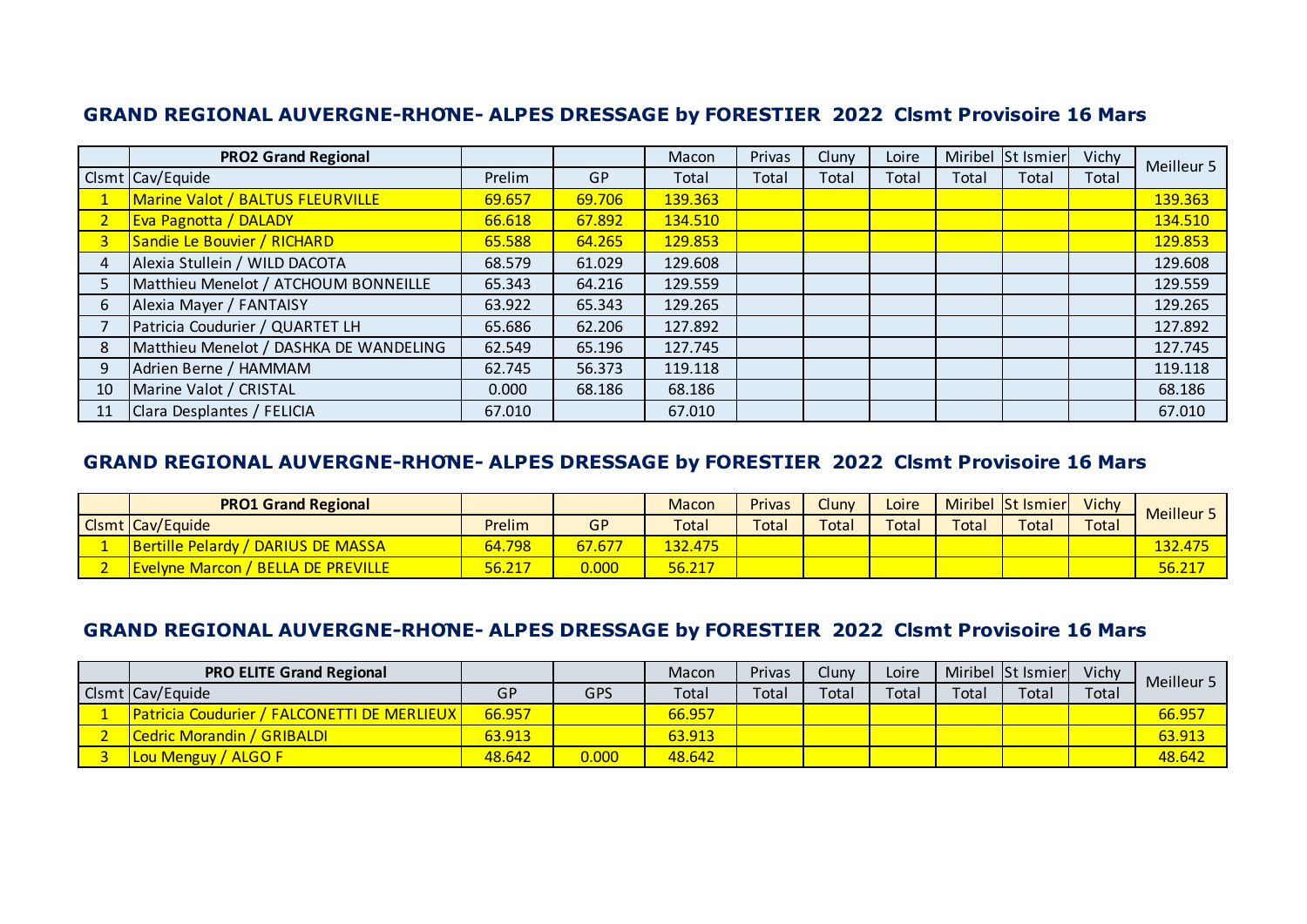|    | <b>AMATEUR 3 Criterium</b>              |        |        | Macon   | Privas | Cluny | Loire | Miribel | St Ismier | Vichy | Meilleur 5 |
|----|-----------------------------------------|--------|--------|---------|--------|-------|-------|---------|-----------|-------|------------|
|    | Clsmt Cav/Equide                        | B.     | A      | Total   | Total  | Total | Total | Total   | Total     | Total |            |
|    | Margaux Tonadre / HAUTBOIS DE COTTE     | 70.500 | 76.000 | 146.500 |        |       |       |         |           |       | 146.500    |
|    | Amandine Dalmas / HEAVEN FLEYSETS       | 70.584 | 70.584 | 141.168 |        |       |       |         |           |       | 141.168    |
| 3  | Maud Perrin / HABANERO PY               | 63.917 | 67.350 | 131.267 |        |       |       |         |           |       | 131.267    |
|    | Catherine Vendrame / REX PI             | 65.917 | 63.584 | 129.501 |        |       |       |         |           |       | 129.501    |
|    | Jessica Tilbian / BY NIGHT D'ECOTIER    | 63.500 | 64.334 | 127.834 |        |       |       |         |           |       | 127.834    |
| 5  | Maelane Elain / ANTARES DU MAS          | 65.334 | 62.500 | 127.834 |        |       |       |         |           |       | 127.834    |
|    | Justine Faudel / HERMESS DES SOURCES    | 52.500 | 59.000 | 111.500 |        |       |       |         |           |       | 111.500    |
| 8  | Camille Reynaud / RAFALE DU FRETY       | 70.000 |        | 70.000  |        |       |       |         |           |       | 70.000     |
| 9  | Marion Epinat / TEMPO ACTIVE PRINCE     | 65.917 |        | 65.917  |        |       |       |         |           |       | 65.917     |
| 10 | Helea Grael / STITCH VH BLOEMENHOF      |        | 65.500 | 65.500  |        |       |       |         |           |       | 65.500     |
| 11 | Ninon Dupuy Pelardy / DON AMOUR DE HUS  | 64.667 |        | 64.667  |        |       |       |         |           |       | 64.667     |
| 12 | Annaelle Millet / BIP BIP DU CHENE      | 63.417 |        | 63.417  |        |       |       |         |           |       | 63.417     |
| 13 | Lois Peres Rouault / LOVERBOY CASTELROC |        | 59.834 | 59.834  |        |       |       |         |           |       | 59.834     |